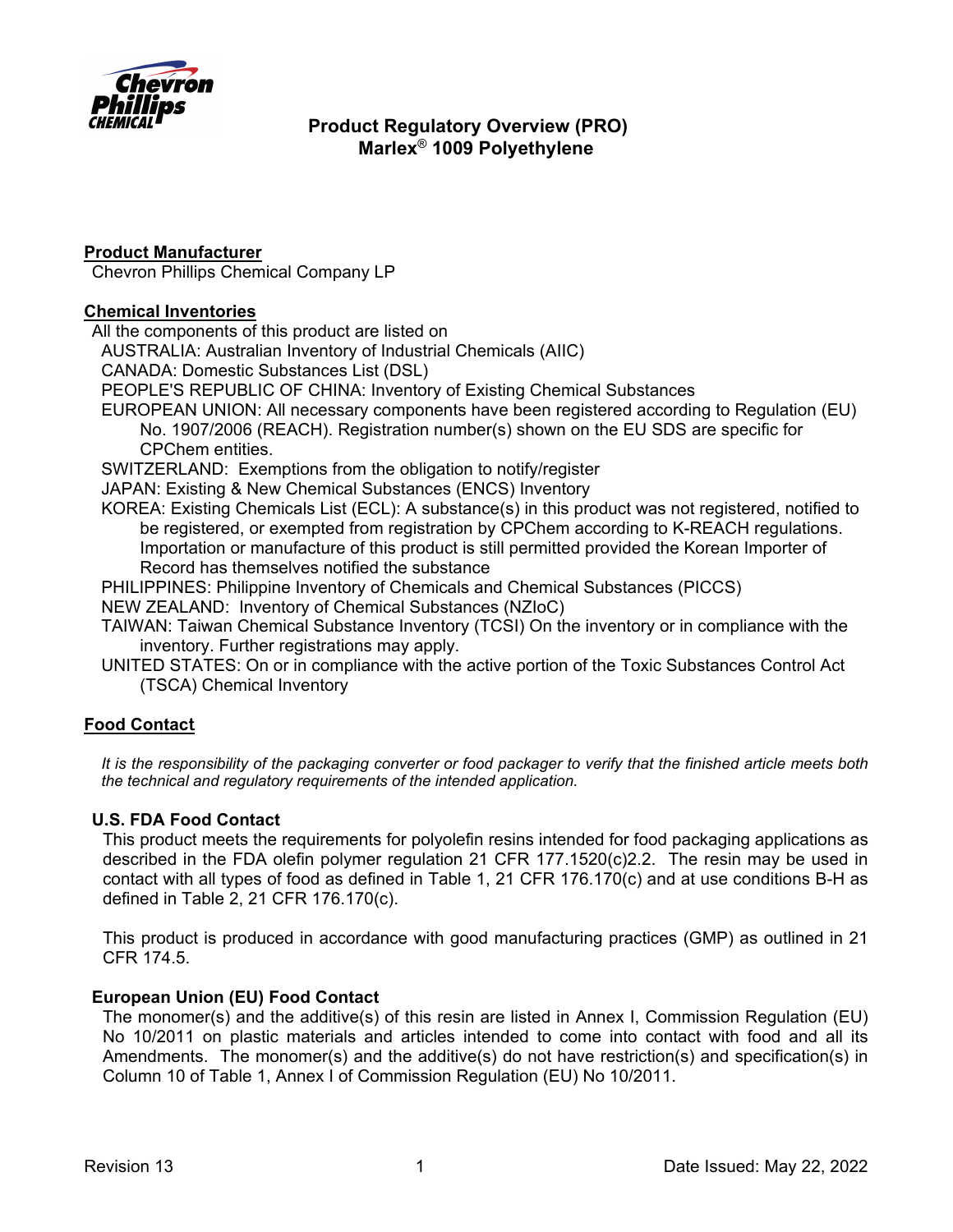

This product does not carry specific migration limit (SML). For full compliance, an overall migration limit of 10mg/dm2 applies to the final article intended to come into contact with food.

This product meets the restriction(s) on the substances in Table 1, Annex II of Commission Regulation (EU) No 10/2011 amended by Commission Regulation (EU) 2020/1245. Primary aromatic amines are not intentionally used as additives or raw materials in the manufacture of this product.

This product does not contain intentionally added substance that would be expected to migrate from resin exceeding 0.00015 mg/kg in food or food simulant to cause genotoxic effect.

This product does not contain food additive(s) or flavoring(s) per Regulation (EC) No 1333/2008 or Regulation (EC) No 1334/2008.

This product meets the requirements of Framework Regulation (EC) No. 1935/2004 on materials and articles intended to come into contact with food.

This product is produced in accordance with good manufacturing practice (GMP) as outlined in GMP Regulation (EC) No 2023/2006.

### **Japan Food Contact**

Japanese Ministry of Health, Labor and Welfare (MHLW) published a formal Positive List (PL) System for food-contact materials (FCM) used in the manufacture of food-contact utensils, containers, and packaging (UCP).

- This product is an ethylene homopolymer (CAS number 9002-88-4). It is listed on Table 1(1) Base Polymers (Plastics) as 40 Polyethylene, Ref No 985, Serial No 4, Synthetic Resin Group 5, all types of food, and maximum temperature III.
- No additive is intentionally used as a component in the manufacture of this grade of polyethylene. Meets the requirements of Table 2 Additives.

### **Mercosur Food Contact**

The monomer of this resin is listed in Mercosur /GMC/Res. N° 02/12 and its modification GMC/Res. N° 19/21.

This product does not contain additive. Meets the requirements of Mercosur/GMC/Res. N° 39/19. GMC Res. No. 20/21, "Modification of GMC Resolution No. 56/92 General Provisions for plastic containers and equipment in contact with food," is applicable to a final article.

#### **Brazil Food Contact**

The monomer of this resin is listed in Anvisa RDC 56/2012 and RDC No 589. This product does not contain additive. Meets the requirements of Anvisa RDC 326/2019. RESOLUTION - DRC NO. 589, DE 20 DECEMBER 2021 Article 2 is applicable to a final article.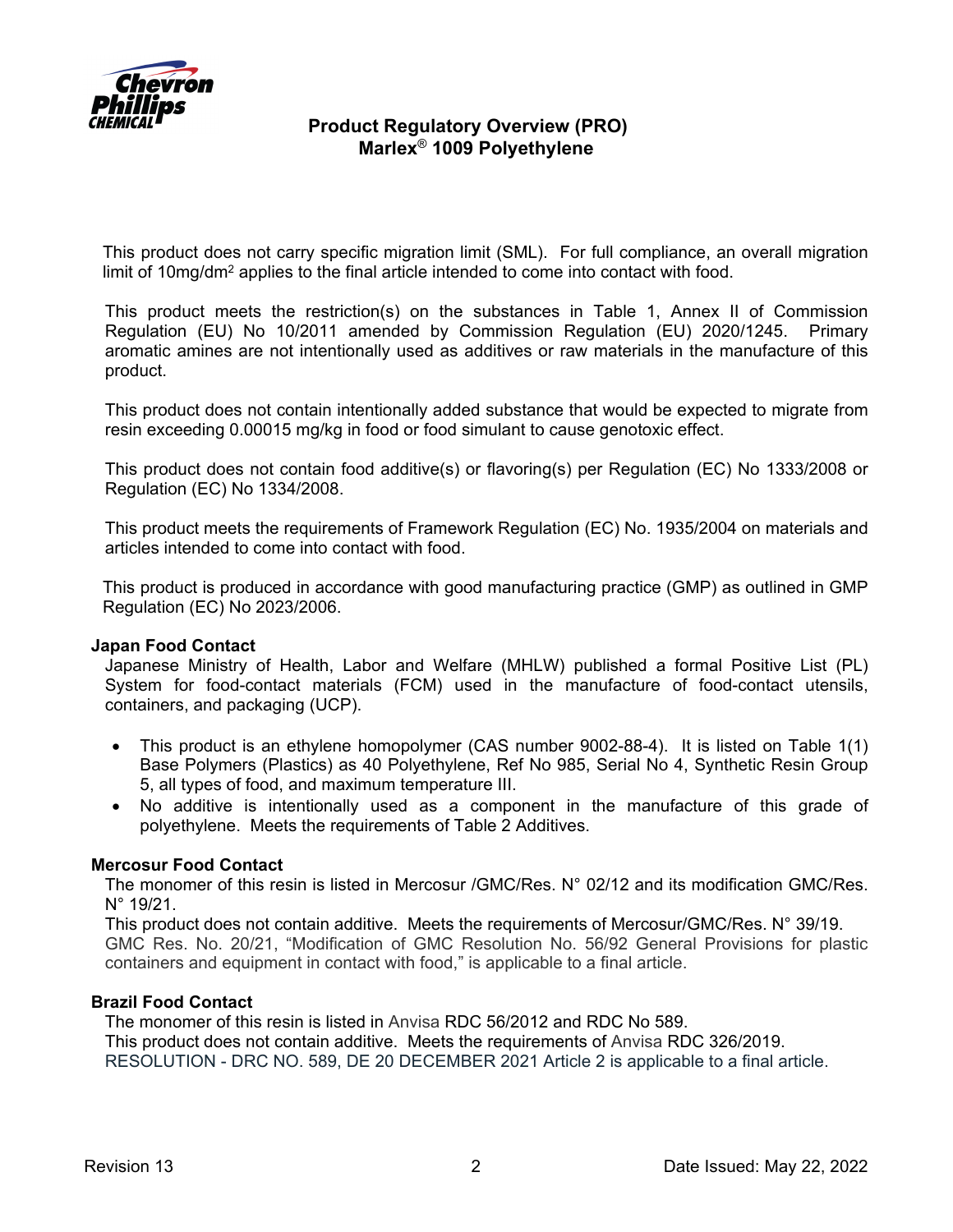

## **U.S. Pharmacopeia (USP)**

This product has not been tested under any United States Pharmacopoeia guidelines.

### **European Pharmacopoeia (EUP)**

This product has not been tested under any European Pharmacopoeia guidelines.

### **Regulation 1223/2009 of 2009-11-30 on Cosmetic Products**

Regulation 1223/2009 is not applicable to this product when it is used as a raw material for manufacturing cosmetic containers.

### **EU Classification and Labeling**

This product is not a dangerous substance according to Regulation (EC) No 1272/2008 on classification, labelling and packaging of substances and mixtures.

### **Animal-Derived Materials (ADM)/ BSE/TSE**

No animal-derived materials (ADM) are intentionally used in the formulation this product. However, we note that the manufacture of this Marlex<sup>®</sup> Polyethylene grade does involve the use of one process chemical that may contain low (ppm levels) of an ADM. This ADM ingredient, based on vendorsupplied information, can be considered free from risk of bovine spongiform encephalopathy (BSE) and other transmissible spongiform encephalopathies (TSE) as rigorous regulatory guidelines such as FDA 21 CFR 189 and 700 and EU 98/16/EC are used by the vendor, such as control of the origin of the raw materials as well as using rigorous hydrolysis processing with high temperature and pressure. In addition, the manufacturing process of the Marlex® grade itself involves the use of high temperatures and extremely high pressures.

## **USDA**

The USDA recognizes FDA statements provided by material suppliers for food packaging.

### **California's Safe Drinking Water and Toxic Enforcement Act of 1986 (Proposition 65)**

This product, as shipped, does not contain any carcinogens or reproductive toxins presently known by the State of California to cause cancer or reproductive toxicity at a level of exposure subject to the requirements of California Proposition 65. See following link for latest review date per most recent Prop 65 update.

https://www.cpchem.com/who-we-are/environment-health-safety-security/regulatory-information (SELECT Prop 65 Update)

## **Consumer Product Safety Improvement Act of 2008 (H.R. 4040)**

This product does not contain lead and phthalates. It therefore complies with the relevant sections of the Consumer Product Safety Improvement Act of 2008 (H.R. 4040).

### **Clean Air**

This product does not contain any ozone depleting substances, including those listed in Regulation (EC) No 1005/2009.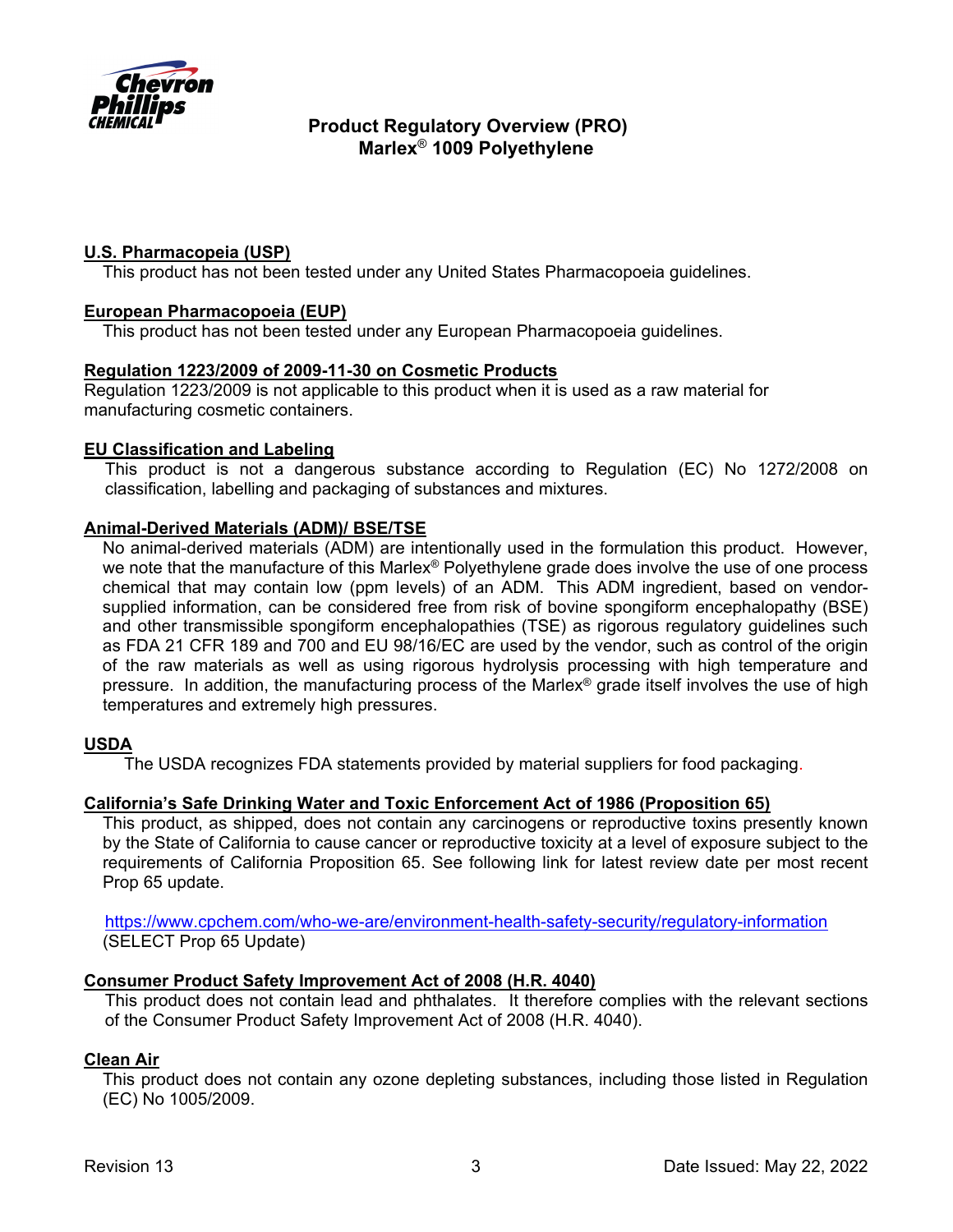

This product does not contain any of the following substances regulated by the Clean Air Act:

Class I or Class II Ozone-Depleting Substances (CAA Section 602)

### **Heavy metals, RoHS, WEEE, Waste packaging, CONEG**

No heavy metals (i.e., antimony, arsenic, barium, cadmium, chromium, lead, mercury, selenium, or silver) are purposely added to this product in quantities that would violate governmental guidelines. The summation of lead, cadmium, mercury, and hexavalent chromium in this product is less than 20 ppm. No polybrominated biphenyls (PBB), polybrominated diphenyl ethers (PBDE), deca brominated diphenyl ethers (Deca BDE), or phthalates are intentionally added to this product. This product therefore meets the relevant requirements of the following Directives or Regulations:

- Directive (EU) 2017/2102, 2015/863, 2011/65/EU and 2002/95/EC (RoHS)
- China RoHS directive SJ/T 11363-2006
- 2002/96/EC and 2012/19/EU (WEEE)
- 2000/53/EC (ELV)
- 94/62/EC, 2005/20/EC, and 2013/2/EU (Packaging Waste Directive)
- USA CONEG Regulation / Model Toxics in Packaging Legislation
- California Toxics in Packaging Prevention Act

### **ICHs: Elemental Impurities and Residual Solvents**

This product as shipped, does not intentionally use the metals described in the ICH Harmonized Guideline for Elemental Impurities Q3D dated 22 March 2019 (including Cd, Pb, As, Hg, Co, V, Ni, Tl, Au, Pd, Ir, Os, Rh, Ru, Se, Ag, Pt, Li, Sb, Ba, Mo, Cu, Sn, Cr).

ICH/Q3C "Impurities: Guideline for Residual Solvents" is about the requirements for pharmaceuticals and as such is not applicable to polyethylene pellets.

### **Toys**

This product complies with the requirements of ASTM F963, EN 71-3, EN71-9, EU Directives 2005/84/EC and 2009/48EC.

### **Phthalates**

No phthalates, including di-(2-ethylhexyl) phthalate (DEHP), dibutyl phthalate (DBP), benzyl butyl phthalate (BBP), diisononyl phthalate (DINP), diisodecyl phthalate (DIDP), di-n-octyl phthalate (DNOP), diisobutyl phthalate (DIBP), dimethyl phthalate (DMP), and diethyl phthalate (DEP) are intentionally added to this product. This product therefore meets the requirements of the Consumer Product Safety Improvement Act of 2008 and EU Directive 2005/84/EC.

### **European Chemicals Agency (ECHA) Substances of Concern**

This product does not contain in a concentration above 0.1% w/w any Substances of Very High Concern (SVHC) as listed on the candidate list published by ECHA as of *dated in the link below*.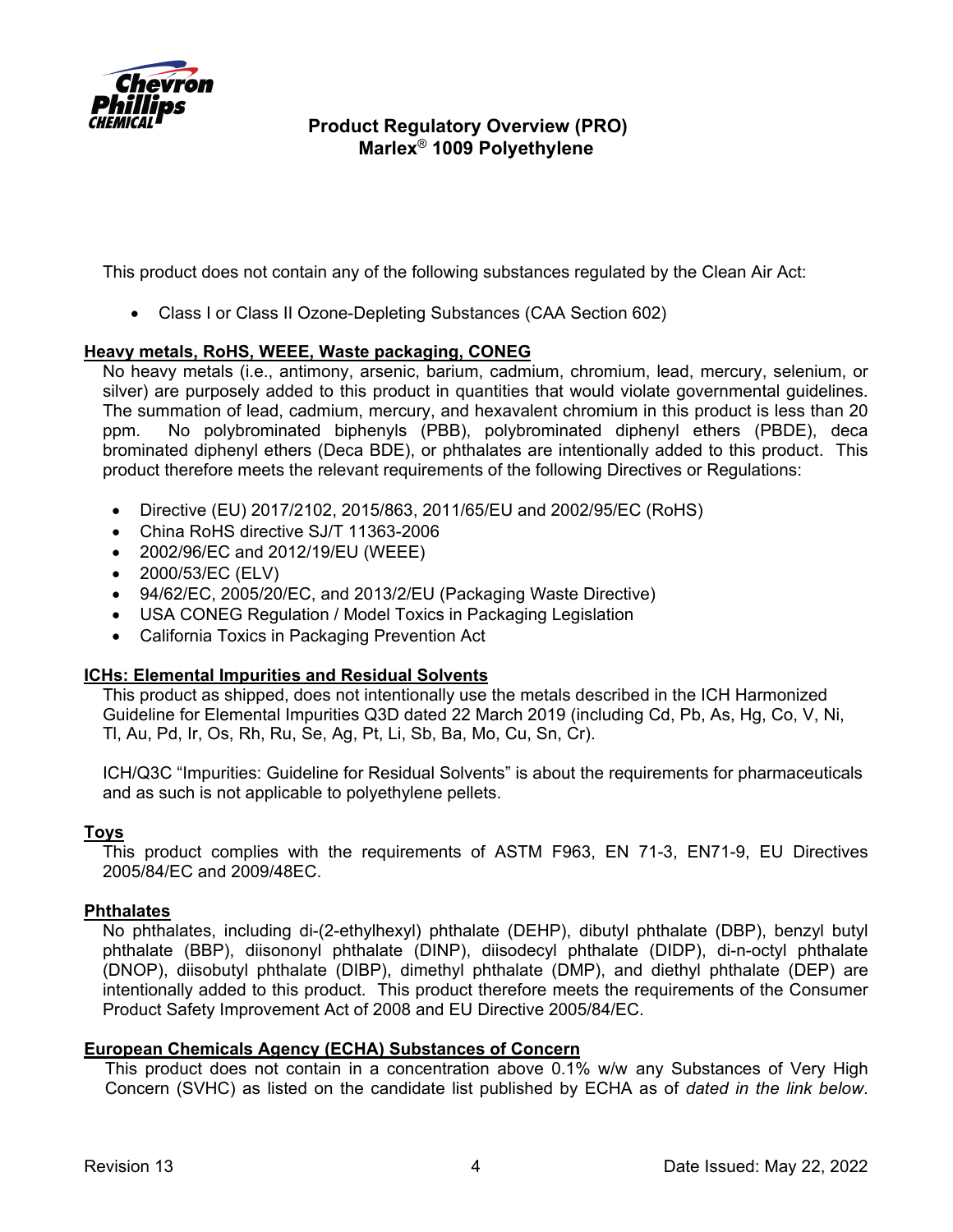

This product does not contain substances restricted under REACH Annex XVII (Restricted Substances List) or subject to authorization under REACH Annex XIV (Authorization List). https://www.cpchem.com/who-we-are/environment-health-safety-security/regulatory-information (SELECT MARLEX® PE)

### **Canadian Environmental Protection Act (CEPA) "Challenge" Substances**

This product does not intentionally contain high priority chemical substances listed on the "Challenge" Substance Batches as issued by CEPA.

### **Nanomaterial**

This product is not a nanomaterial and does not contain any intentionally added functional nanoparticles.

### **Conflict Minerals**

Neither tantalum, tin, gold, and tungsten, nor the minerals associated with these metals (Columbite-Tantalite, Cassiterite, Gold, or Wolframite) are intentionally added to this product. These substances are not necessary to the production of this product.

## **PFAS**

Poly- and perfluoroalkyl substances (PFAS) or Perfluorinated Chemicals or Compounds (PFC) are not used in the formulation of this product. See Appendix for additional information.

### **Regulatory or Industry Lists**

To the best of our knowledge this product, as shipped, meets the following requirements as being within stipulated limits as listed as of this date:

- Stockholm Convention Persistent Organic Pollutants (POPs): Directive 850/2004/EC, EU 2019/1021 and 2020/78 substances not used.
- Rotterdam Convention Prior Informed Consent (PIC) substances Annex III substances not used: http://www.pic.int/TheConvention/Chemicals/AnnexIIIChemicals/tabid/1132/language/en-US/Default.aspx
- Substances in the Japan Class I Specified Chemical list not used.
- Substances defined as Persistent, Bioaccumulating, Toxic (PBT) or very Persistent very Bioaccumulating (vPvB) per EU not used.
- US Lacey Act, EU Timber Regulation 995/2010; FLEGT or CITES licenses: This requirement is not applicable to polyethylene pellets, this product does not utilize timber or timber products.

#### **Substances and Chemicals**

None of the following substances are intentionally used as additives or raw materials in the manufacture of this product.

- Abietic acid
- Acrylamide
- Acrylonitrile, acrylonitrile co-polymers, or Polyacrylonitrile (PAN)
- Aflatoxin and Mycotoxin; or derivates of these substances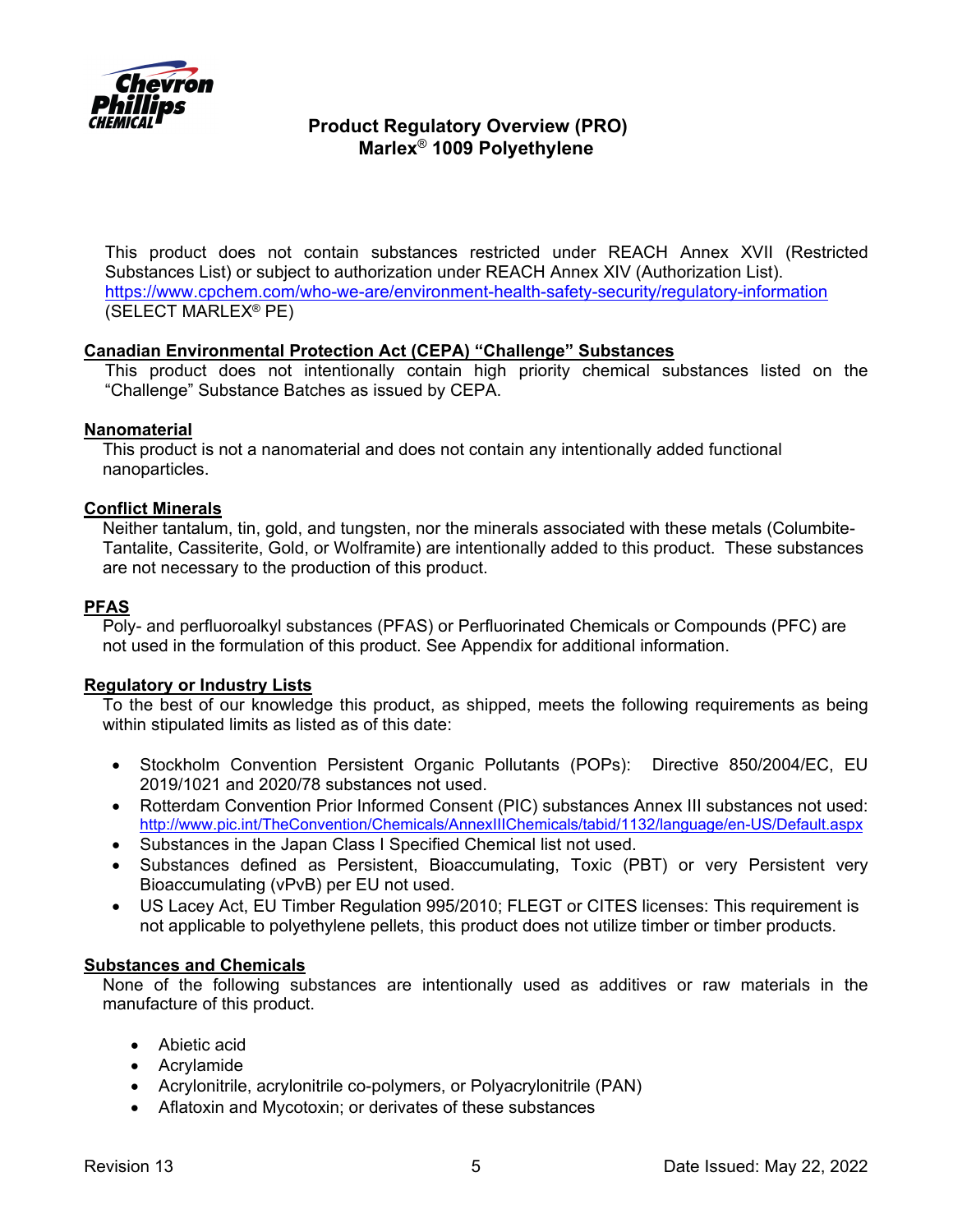

- Alkylphenols
- Alkylphenol Ethoxylates, including nonylphenol ethoxylate and octylphenol ethoxylate
- Allergens, including but not limited to those listed in EU Regulation 1169/2011, Directives 2000/13/EC, 2003/89/EC, and Section B.01.010.1 (1) of Canadian Regulation C.R.C., c. 870, and US FDA Food Allergen Labeling and Consumer Protection Act of 2004 (FALCPA) such as: peanuts, tree nuts, milk, eggs, wheat gluten, soybeans, sesame, fish and shellfish
- Aromatic amines
- Asbestos
- Azo and azoxyalkyl compounds (e.g. Azodicarbonamide)
- Benzophenone
- 2,2-Bis(4-hydroxyphenyl)propane bis(2,3-epoxypropyl) ether (BADGE), Bis (hydroxyphenyl)methane bis(2,3-epoxypropyl) ether (BFDGE), and/or Novolac glycidyl ethers (NOGE)
- Biocides (e.g. as defined by Biocidal Products Regulation (BPR) 528/2012 and 334/2014).
- Bisphenol compounds, including but not limited to: BPA, BPAF, BPB, BPC, BPE, BPF, BPH, BPS, and BPZ
- Brominated or halogenated flame retardants
- Butylated Hydroxyanisole (BHA), and Tertiary butylhydroquinone (TBHQ)
- Chlorofluorocarbons (CFC), hydrochlorofluorocarbons (HCFC), hydrofluorocarbons (HFC)
- Chlorinated paraffins, Chlorinated hydrocarbons
- Colophony (also known as wood rosin, gum rosin, tree rosin or yellow rosin CAS No.<sup>®</sup> 8050-09-7)
- Colorants, dyes or pigments e.g. Green 7 CAS No.® 1328-53-6, Green 36, Pigment Red 104 CAS No.® 12656-85-8, Yellow #5, CI Pigment Yellow 34 CAS No.® 1344-37-2, Yellow 138 CAS No.® 14302-13-7, Violet 23 CAS No.® 215247-95-3; EU resolution AP(89) not applicable, colorants not contained
- Cyanuric acid
- Di(ethylhexyl) adipate (DEHA), diethyl hydroxyl amine (DEHA), or di(ethylhexyl)maleate (DEHM)
- Dimethylfumarate (DMF)
- Dioxins or furans; or derivatives of these substances
- Dyes: See Colorants
- Endocrine disruptors e.g. Alkylphenol ethoxylate (APE), Nonylphenol ethoxylate (NPE), Octylphenol ethoxylate (OPE); EPA Tier 1 Screening List, EU Medical Directive Restrictions (MDR), EU ECHA ED Screening List
- Epoxy derivatives listed in EU Directives 2002/16/EC and 1895/2005
- Epoxidized Soybean Oil
- FDA Banned Food Additives: benzophenone, ethyl acrylate, eugenyl methyl ether, myrcene, pulegone, pyridine, styrene
- Formaldehyde (for additional information related to aldehydes and processing see the SDS)
- Fungicides, preservatives (for the purpose of preserving food in packaging), or fumigants Genetically-modified organisms (GMO)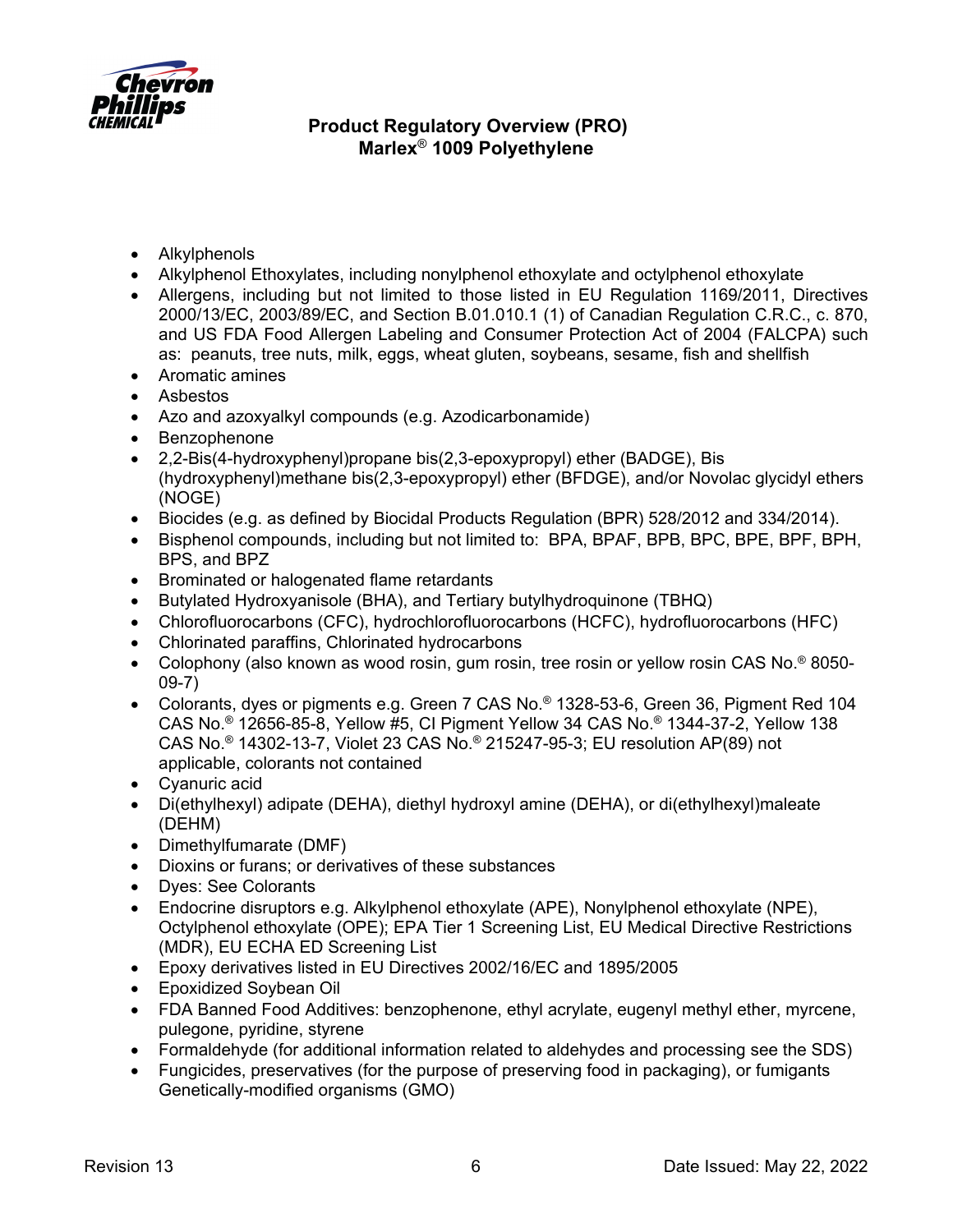

- Halogens
- Human materials, derivatives of human materials, blood, blood plasma, or blood products
- $\bullet$  Iron (Fe)
- Isocyanates
- Melamine
- Methyl bromide
- Microorganisms, yeast, or bacteria not intentionally contained
- Natural rubber latex, dry natural rubber, or synthetic latex
- Nitrites, Nitrates, Nitrosamines, Nitrosamines impurities: N-nitrosodimethylamine (NDMA), N-Nitrosodiethylamine (NDEA), N-diisopropylnitrosoamine (NDIPA), N-ethyl-Nisopropylnitrosoamine (NEIPA); or nitrosating reagent  $NaNO<sub>2</sub>$ .
- Nitrocellulose
- Nonyl phenol  $(NP)$
- Optical brighteners
- Organotin compounds
- Ozone-depleting chemicals
- Palm oil or derivatives of palm oil
- Parabens (e.g. ethyl paraben, propyl paraben, butyl paraben)
- Perchlorates
- Pesticides, fungicides, and rodenticides
- Photoinitiators, including: benzophenone, hydroxybenzophenone, and 4 methylbenzophenone, and Isopropylthioxanthone (ITX)
- Plasticizers
- Polycyclic aromatic hydrocarbons (PAH), also called polyaromatic hydrocarbons
- Polybrominated Diphenyl Ethers (PBDEs) included: decaBDE, octaBDE, and pentaBDE
- Polycarbonates
- Polychlorinated and Polybrominated Biphenyls (PCBs and PBBs)
- Polychlorinated and Polybrominated Terphenyls (PCTs and PBTs)
- Radioactive Substances: No radiation sources are used to alter the product characteristics.
- Recycled materials (i.e. No post-consumer recycled materials utilized.)
- Silicone a.k.a. Polydimethylsiloxane (PDMS) or Silicone Oil CAS No.® 63148-62-9 not intentionally contained
- Siloxanes not intentionally contained
- Sulfonamide
- Titanium dioxide;  $TiO<sub>2</sub>$  (CAS RN<sup>®</sup> 13463-67-7)
- Triclosan (2,4,4'-trichloro-2'-hydroxydiphenylether), Triclocarban
- Tris-Nonylphenol Phosphite (TNPP)
- Vinylidene chloride (Dichloroethene), Vinyl Chloride Monomer (VCM), Polyvinyl Chloride (PVC), Polyvinylidene Dichloride (PVDC) or copolymers

## **Marlex® Polyethylene PRO Appendix**

For additional information, please see the following link.